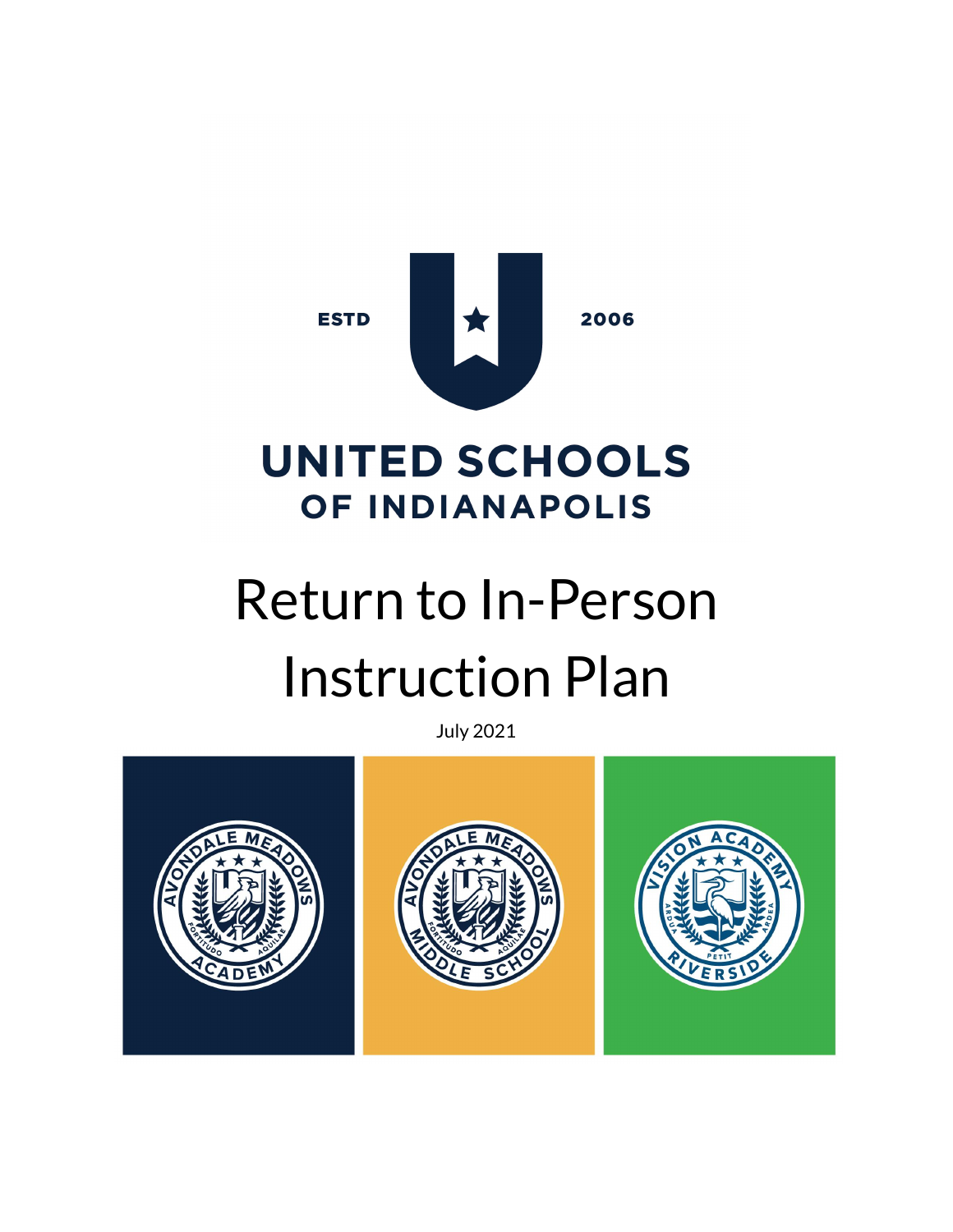

### **Overview**

United Schools of Indianapolis will be providing students 100% in-person instruction, five days a week, for the 2021-2022 school year. An e-learning option will not be offered. This plan was developed to provide a safe, secure learning and working environment for all within United Schools of Indianapolis.

### **Operational Parameters and Safety Precautions**

The following precautions are based on the **Back to School [guidance](https://www.coronavirus.in.gov/files/Fall%202021%20COVID-19%20One%20Page%20Guidance%20(6.8.21).pdf)** provided by the Indiana Department of Education. USI will continue to rely on data provided by the Marion County Health Department, Indiana State Department of Health and the CDC. This plan is designed to meet criteria for the Return to In-Person Instruction Plan as required by the US Department of Education as a part of ESSER III funding.

| <b>General Safety</b>     |                                                                                                                                                                                                                                                                                                                                                                                                                                                                                                                                  |
|---------------------------|----------------------------------------------------------------------------------------------------------------------------------------------------------------------------------------------------------------------------------------------------------------------------------------------------------------------------------------------------------------------------------------------------------------------------------------------------------------------------------------------------------------------------------|
| Masks                     | All staff and students are required to wear masks when inside the school<br>$\bullet$<br>buildings.                                                                                                                                                                                                                                                                                                                                                                                                                              |
| Cohorting                 | Homeroom classes will be considered a "cohort."<br>Middle school students will stay with their cohort for all classes.<br>$\bullet$<br>Art, Music & Technology teachers will conduct class in their respective<br>classrooms.<br>Students will travel in cohorts, (and under the supervision of an adult) to<br>attend electives.<br>Students will have the same assigned seat every day in the desks, at the<br>carpets and in specials.                                                                                        |
| Water                     | Students are encouraged to bring water bottles to school and allowed to<br>utilize the bottle filling stations during restroom/water breaks.<br>Scholars may keep their water bottle at their desk throughout the day so<br>long as it does not cause a disruption to the learning environment.<br>Cup dispensers will be mounted to the walls beside each water dispenser<br>During restroom/water breaks, students may get a drink by filling up the<br>cone with the bottle filler.<br>Water fountains will not be turned on. |
| Cleaning,<br>disinfecting | Daily classroom/building cleaning:<br>Each classroom and office will be equipped with a bottle of DDDS for<br>cleaning high touch areas throughout the day, especially before and after<br>lunch.<br>Every classroom will be disinfected nightly following CDC guidance.                                                                                                                                                                                                                                                         |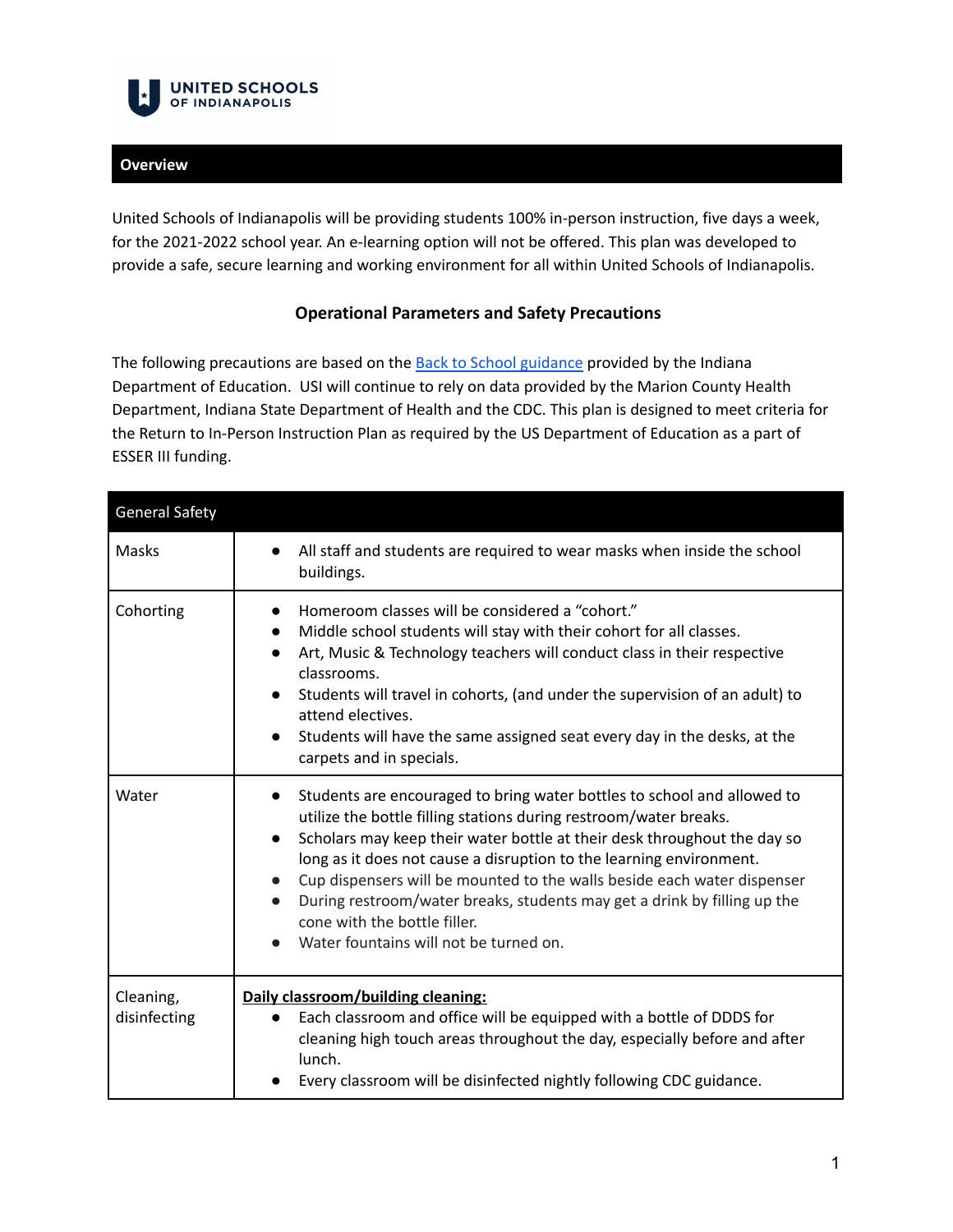

#### **High-touch items:**

● High touch surfaces (door handles, sink handles, water fountains,etc) and common areas will be cleaned/sanitized multiple times a day.

| <b>Facilities and Classroom Set up</b> |                                                                                                                                                                                                                                                                                                                                                                |  |
|----------------------------------------|----------------------------------------------------------------------------------------------------------------------------------------------------------------------------------------------------------------------------------------------------------------------------------------------------------------------------------------------------------------|--|
| <b>Topic</b>                           | <b>Precaution</b>                                                                                                                                                                                                                                                                                                                                              |  |
| Classroom<br>spacing                   | Desks will all be facing the same direction and will be separated as much as<br>possible to accompany all desks with a desired distance of 3 ft.<br>Assigned seats must be used. Keep all desks in each classroom with specific<br>kids sitting at theirs day after day. This will allow scholars to store supplies in<br>their desk (EL).                     |  |
| Storage of<br>belongings               | All materials should be stored in a scholar's assigned cubby or locker. No<br>sharing of cubbies or lockers is permitted.<br>Lockers and cubby assignments will be as spaced out as possible depending<br>$\bullet$<br>on the number of in-person students.                                                                                                    |  |
| Ventilation                            | Classroom doors should stay open during instruction to increase airflow<br>$\bullet$<br>throughout the building.<br>As temperatures and conditions allow, keep windows open in classrooms to<br>$\bullet$<br>increase air flow.                                                                                                                                |  |
| <b>Teacher Work</b><br>Rooms/Lounge    | Staff should follow social distancing in the work room/lounge<br>$\bullet$<br>Staff members should limit use of high-touch, non-essential appliances and<br>$\bullet$<br>materials<br>Teacher's lounge will be stocked with disinfectant and hand sanitizer.<br>$\bullet$<br>Staff members should not congregate in the teacher work room/lounge.<br>$\bullet$ |  |
| Office/Small<br>Group Work             | Social distancing (3 feet) must be maintained when students are in offices<br>$\bullet$<br>and small group work spaces.                                                                                                                                                                                                                                        |  |
| Signage                                | Signage from the Center for Disease Control that promotes social distancing,<br>$\bullet$<br>proper mask wearing, proper hygiene and other safety protocols will be<br>visible around the building:<br><b>Stop the Spread of Germs</b><br>$\circ$<br><b>Stay Home When Sick</b><br>$\circ$<br>Handwashing<br>$\circ$<br>Covid 19 Symptoms<br>$\circ$           |  |
| <b>School Wide Systems</b>             |                                                                                                                                                                                                                                                                                                                                                                |  |
| <b>Topic</b>                           | <b>Precaution</b>                                                                                                                                                                                                                                                                                                                                              |  |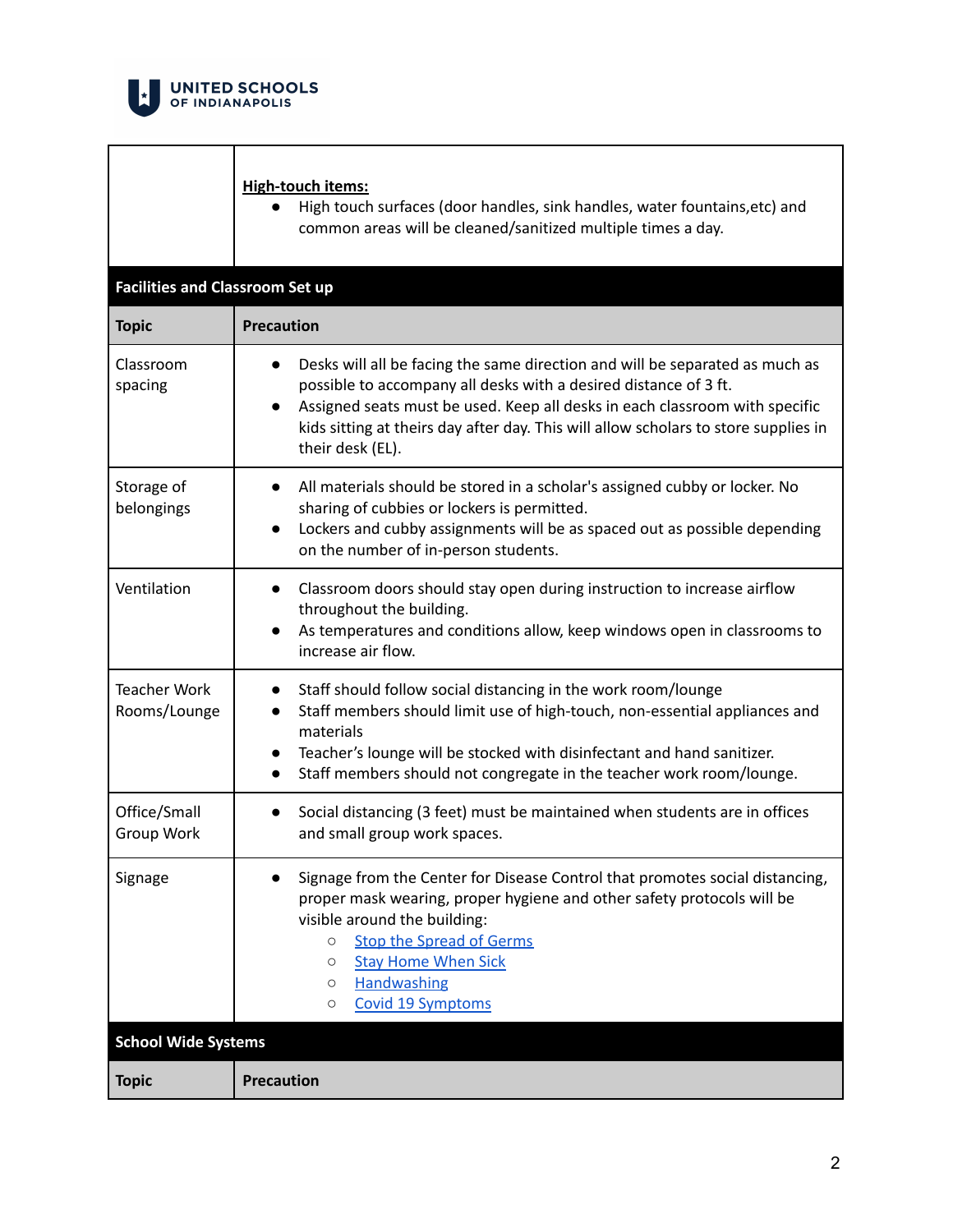

| <b>Arrival System</b>                          | <b>Staggered and extended arrival times</b><br>Continue arrival window of 20 min<br>$\bullet$<br>Utilize multiple entrances for arrival.<br>$\bullet$<br>Scholars are not permitted out of the vehicles until 7:40.<br>Scholars will not be able to access the building before arrival to wait in the<br>$\bullet$<br>lobby, gym, or other common areas.<br><b>Arrival Safety Precautions:</b><br>Scholar uses hand sanitizer upon building entry.<br>Personal belongings stored in a backpack, backpack stored in a cubby or in a<br>$\bullet$<br>locker.<br>Greetings:<br>Warm, no-touch warm greetings will be used as scholars enter the buildings |
|------------------------------------------------|--------------------------------------------------------------------------------------------------------------------------------------------------------------------------------------------------------------------------------------------------------------------------------------------------------------------------------------------------------------------------------------------------------------------------------------------------------------------------------------------------------------------------------------------------------------------------------------------------------------------------------------------------------|
|                                                | and classrooms<br><b>Tardy System:</b>                                                                                                                                                                                                                                                                                                                                                                                                                                                                                                                                                                                                                 |
|                                                | A no-touch system will be implemented for kids who are arriving late (i.e.<br>one staff member signs late kids in, granola bars laid out on desk; restrict<br>family members from entering the building).                                                                                                                                                                                                                                                                                                                                                                                                                                              |
| No-Contact<br>Arrival/<br>Dismissal<br>Systems | Continue to implement the PikmyKid dismissal system that keeps kids and<br>$\bullet$<br>adults safe - both from the virus and making sure they are dismissed to the<br>right adult.<br>Family members will not be allowed to enter the building during arrival or<br>dismissal.                                                                                                                                                                                                                                                                                                                                                                        |
| Early Dismissal                                | Schools will utilize a no-contact system for early dismissal.<br>$\bullet$<br>Parents/guardians must call ahead, and call the main office when they arrive.<br>$\bullet$                                                                                                                                                                                                                                                                                                                                                                                                                                                                               |
| Late Pickup                                    | Late pick-up system will be in the classroom to avoid mixing groups of<br>scholars.                                                                                                                                                                                                                                                                                                                                                                                                                                                                                                                                                                    |
| Meals                                          | Breakfast will be eaten in individual classrooms.<br>$\bullet$<br>Lunch may be eaten in the cafeteria with distancing or individual classrooms<br>$\bullet$<br>(this will vary by school).<br>If lunch is eaten in the classroom, students will go through the lunch line to<br>retrieve a hot lunch and return to the room (supervised by an adult).<br>Students must sit in their assigned seats.<br>If lunch is in the cafeteria, students must be distanced and sit in every other<br>$\bullet$<br>seat.                                                                                                                                           |
| Scholar<br>Attendance                          | Scholars and staff members must stay home if they are experiencing any<br>symptoms.<br>If sick with a fever of 100.4 or higher, scholars and staff should stay home<br>until they are fever free for 48 hours (for non-COVID illnesses)<br>Scholars/staff who arrive at school with noticeable symptoms and/or a fever<br>will be sent home.<br>Absenteeism will be monitored daily.                                                                                                                                                                                                                                                                   |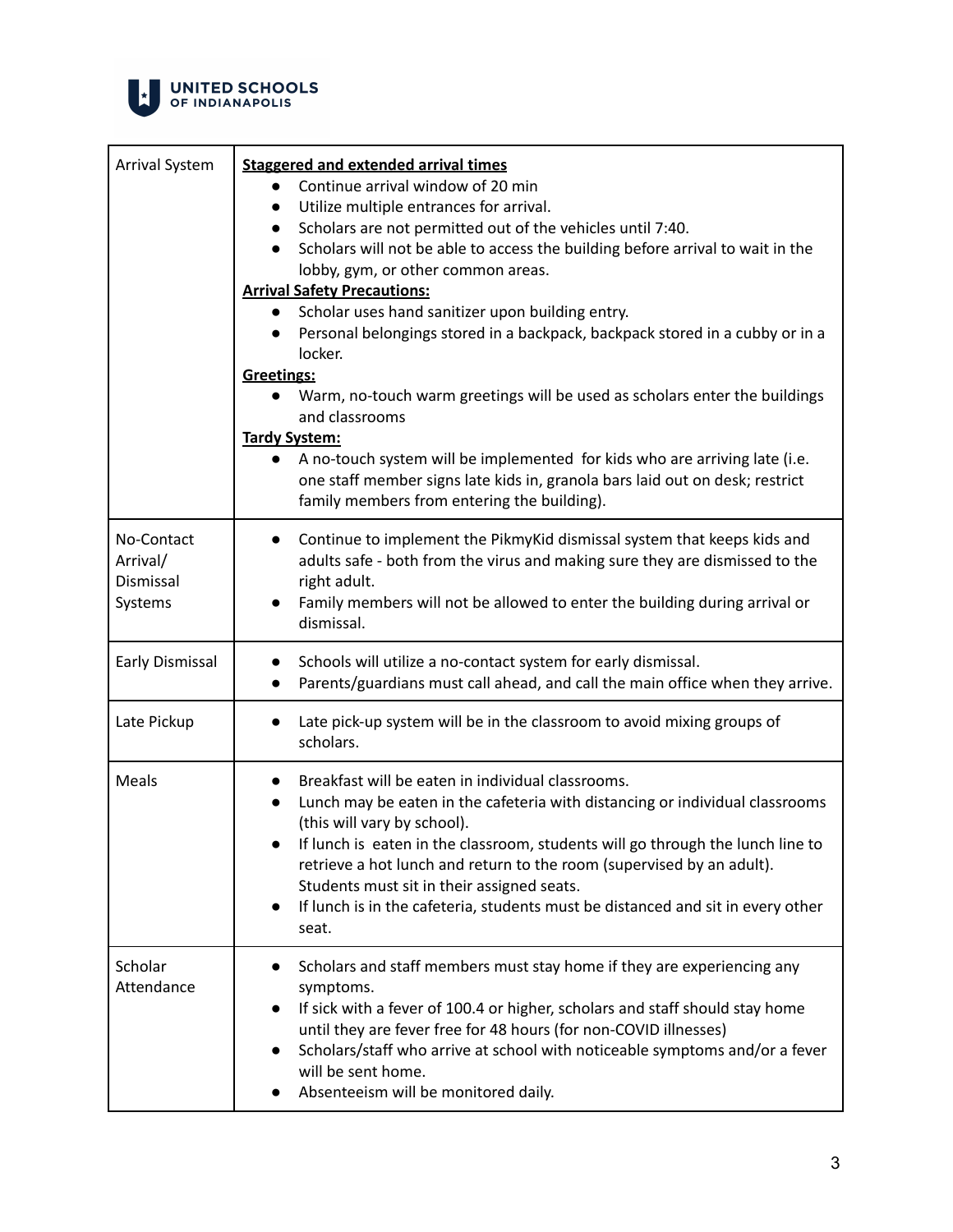

| Handwashing<br>Routines                 | There will be a bottle of hand sanitizer in every classroom and office.<br>Hand sanitizer will be administered by an adult throughout the day,<br>minimally at the following times:<br>Start of the school day<br>$\circ$<br>Before & after eating<br>$\circ$<br>After blowing nose, coughing, or sneezing<br>$\circ$<br>While washing hands in bathrooms, scholars should maintain distance with<br>only one scholar at a sink at a time.                                                                                                                                                                                                                                                                           |
|-----------------------------------------|----------------------------------------------------------------------------------------------------------------------------------------------------------------------------------------------------------------------------------------------------------------------------------------------------------------------------------------------------------------------------------------------------------------------------------------------------------------------------------------------------------------------------------------------------------------------------------------------------------------------------------------------------------------------------------------------------------------------|
| <b>Bathrooms</b>                        | The number of bathrooms per building varies significantly. In order to<br>$\bullet$<br>minimize the number of scholars from different homerooms/grade levels<br>using the same bathroom, we have considered the following<br>(implementation varies based on building-specifics and state/district<br>guidance);<br>Assign bathrooms per grade level<br>$\circ$<br>Build 'bathroom time' into schedules for each homeroom.<br>$\circ$<br>Increase teaching and accountability for hand-washing after<br>$\circ$<br>bathroom use.<br>Visual markers are on the floor to maintain social distancing while scholars<br>are waiting to use the restroom.<br>Custodians will follow CDC guidelines for bathroom cleaning. |
| Recess<br>(EL Only)                     | We will minimize the number of students on the playground at one time and<br>encourage social distancing.                                                                                                                                                                                                                                                                                                                                                                                                                                                                                                                                                                                                            |
| <b>Extra-Curriculars &amp; Visitors</b> |                                                                                                                                                                                                                                                                                                                                                                                                                                                                                                                                                                                                                                                                                                                      |
| After-School<br>activities              | After school activities will be held in person.                                                                                                                                                                                                                                                                                                                                                                                                                                                                                                                                                                                                                                                                      |
| <b>Visitors</b>                         | Visitors and volunteers are welcome in the building by appointment only.<br>Visitors and volunteers are required to wear a mask and follow safety<br>guidelines at all times.<br>Visitors and volunteers are not permitted in the building during arrival,<br>dismissal and lunch.<br>3rd party vendors will be permitted into the buildings by appointment only,<br>must wear a mask and follow all school guidelines.                                                                                                                                                                                                                                                                                              |

## **Mitigation Procedures**

#### **COVID-19 Vaccinations**

- The COVID vaccine is not required, but is encouraged for all individuals 12 and older. To schedule a vaccine appointment, please visit <https://vaccine.coronavirus.in.gov/en-US/>.
- The school will share communications with staff and families about vaccine availability and any